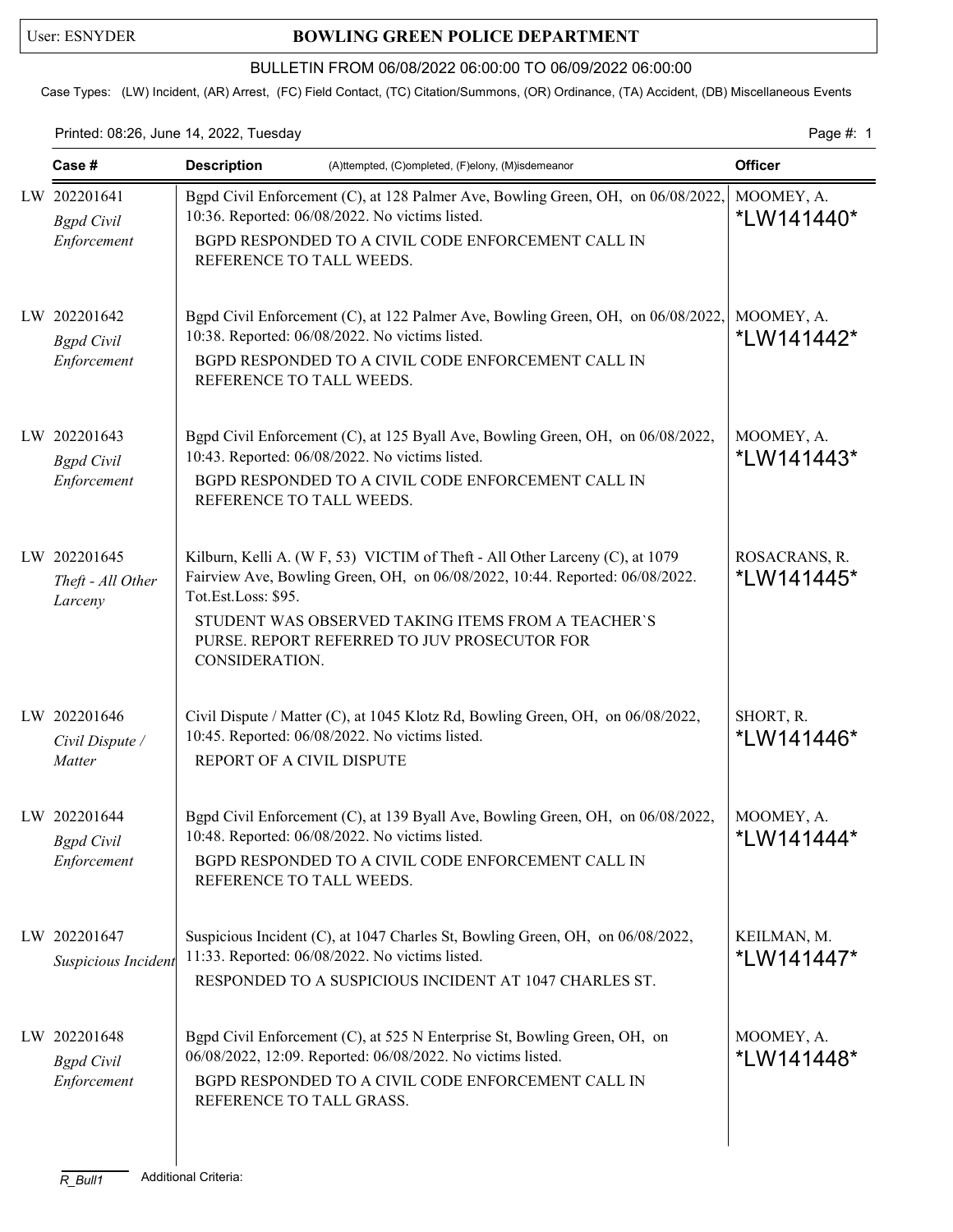|  | Case #                              | <b>Description</b>                                                                                                                | (A)ttempted, (C)ompleted, (F)elony, (M)isdemeanor                                                                                                                                                                                                                                                                        | <b>Officer</b>              |  |  |
|--|-------------------------------------|-----------------------------------------------------------------------------------------------------------------------------------|--------------------------------------------------------------------------------------------------------------------------------------------------------------------------------------------------------------------------------------------------------------------------------------------------------------------------|-----------------------------|--|--|
|  | LW 202201649<br><b>Bgpd</b> Civil   | Bgpd Civil Enforcement (C), at 400 Ridge St, Bowling Green, OH, on 06/08/2022,<br>13:51. Reported: 06/08/2022. No victims listed. | MOOMEY, A.<br>*LW141451*                                                                                                                                                                                                                                                                                                 |                             |  |  |
|  | Enforcement                         |                                                                                                                                   | BGPD RESPONDED TO AN OVERFLOWING DUMPSTER.                                                                                                                                                                                                                                                                               |                             |  |  |
|  | LW 202201650<br><b>Bgpd</b> Civil   |                                                                                                                                   | Bgpd Civil Enforcement (C), at 223 W Evers Ave, Bowling Green, OH, on<br>06/08/2022, 14:23. Reported: 06/08/2022. No victims listed.                                                                                                                                                                                     | MOOMEY, A.<br>*LW141452*    |  |  |
|  | Enforcement                         |                                                                                                                                   | BGPD RESPONDED TO TRASH ON A PORCH.                                                                                                                                                                                                                                                                                      |                             |  |  |
|  | LW 202201651<br><b>Bgpd</b> Civil   |                                                                                                                                   | Bgpd Civil Enforcement (C), at 325 N Summit St, Bowling Green, OH, on<br>06/08/2022, 14:43. Reported: 06/08/2022. No victims listed.                                                                                                                                                                                     | MOOMEY, A.<br>*LW141454*    |  |  |
|  | Enforcement                         | REFERENCE TO TALL GRASS.                                                                                                          | BGPD RESPONDED TO A CIVIL CODE ENFORCEMENT CALL IN                                                                                                                                                                                                                                                                       |                             |  |  |
|  | LW 202201652<br>Death Natural       | Reported: 06/08/2022. No victims listed.                                                                                          | Death Natural (C), at 315 S Enterprise St, Bowling Green, OH, on 06/08/2022, 15:12.                                                                                                                                                                                                                                      | KEILMAN, M.<br>*LW141455*   |  |  |
|  |                                     |                                                                                                                                   | RESPONDED TO 315 S. ENTERPRISE FOR AN UNRESPONSIVE MALE.                                                                                                                                                                                                                                                                 |                             |  |  |
|  | LW 202201655<br>Health And          |                                                                                                                                   | Health And Welfare (C), at 950 W Wooster St, Bowling Green, OH, on 06/08/2022,<br>16:19. Reported: 06/08/2022. No victims listed.                                                                                                                                                                                        | FRANK, S.<br>*LW141461*     |  |  |
|  | Welfare                             |                                                                                                                                   | BGPD ASSISTED ER WITH LOCATING PATIENT                                                                                                                                                                                                                                                                                   |                             |  |  |
|  | LW 202201653<br>Theft - Shoplifting |                                                                                                                                   | Walmart VICTIM of Theft - Shoplifting (C), at 131 W Gypsy Lane Rd, Bowling<br>Green, OH, on 06/08/2022, 16:46. Reported: 06/08/2022. Tot.Est.Loss: \$47.<br>BGPD RESPONDED TO WALMART FOR A THEFT. REPORT SENT TO<br>JUVENILE PROSECUTOR FOR CONSIDERATION OF CHARAGES FOR ELI<br>HENLEY FOR THEFT/SHOPLIFTING 2913.02A1 | BROSHIOUS, J.<br>*LW141459* |  |  |
|  | LW 202201654<br>Drug Abuse -        |                                                                                                                                   | Society VICTIM of Drug Abuse - Schedule I Or Ii Substance (C), at 175 W Wooster<br>St, Bowling Green, OH, on 06/08/2022, 17:28. Reported: 06/08/2022.                                                                                                                                                                    | ROBINSON, M.<br>*LW141460*  |  |  |
|  | Schedule I Or Ii<br>Substance       | CONTACTING A PAROLEE.                                                                                                             | BGPD OFFICERS ASSISTED OHIO PAROLE AUTHORITY IN                                                                                                                                                                                                                                                                          |                             |  |  |
|  | LW 202201656<br>Theft - All Other   |                                                                                                                                   | Kowalski, Matthew Brian (W M, 23) VICTIM of Theft - All Other Larceny (C), at<br>134 University Ln, Bowling Green, OH, on 06/08/2022, 22:08. Reported: 06/08/2022.                                                                                                                                                       | LEMKE, T.<br>*LW141462*     |  |  |
|  | Larceny                             | Tot.Est.Loss: \$1.<br>REPORT.                                                                                                     | BGPD RESPONDED TO 134 1/2 UNIVERSITY LANE FOR A THEFT                                                                                                                                                                                                                                                                    |                             |  |  |
|  | LW 202201657<br>Theft - Shoplifting |                                                                                                                                   | Walmart VICTIM of Theft - Shoplifting (C), at 131 W Gypsy Lane Rd, Bowling<br>Green, OH, on 06/08/2022, 22:21. Reported: 06/08/2022. Tot.Est.Loss: \$150.<br>BGPD RESPONDED TO WALMART FOR A THEFT COMPLAINT.                                                                                                            | FAIRBANKS, C.<br>*LW141464* |  |  |
|  |                                     | 060922 830A.                                                                                                                      | KRYSTAL ROSE ELLIS ARRESTED FOR THEFT/SHOPLIFTING 2913.02A1<br>AND POSSESSION OF FENTANYL 2925.11C9. LODGED WCJC. CTDT                                                                                                                                                                                                   |                             |  |  |
|  | Additional Criteria:<br>$R_B$ ull1  |                                                                                                                                   |                                                                                                                                                                                                                                                                                                                          |                             |  |  |